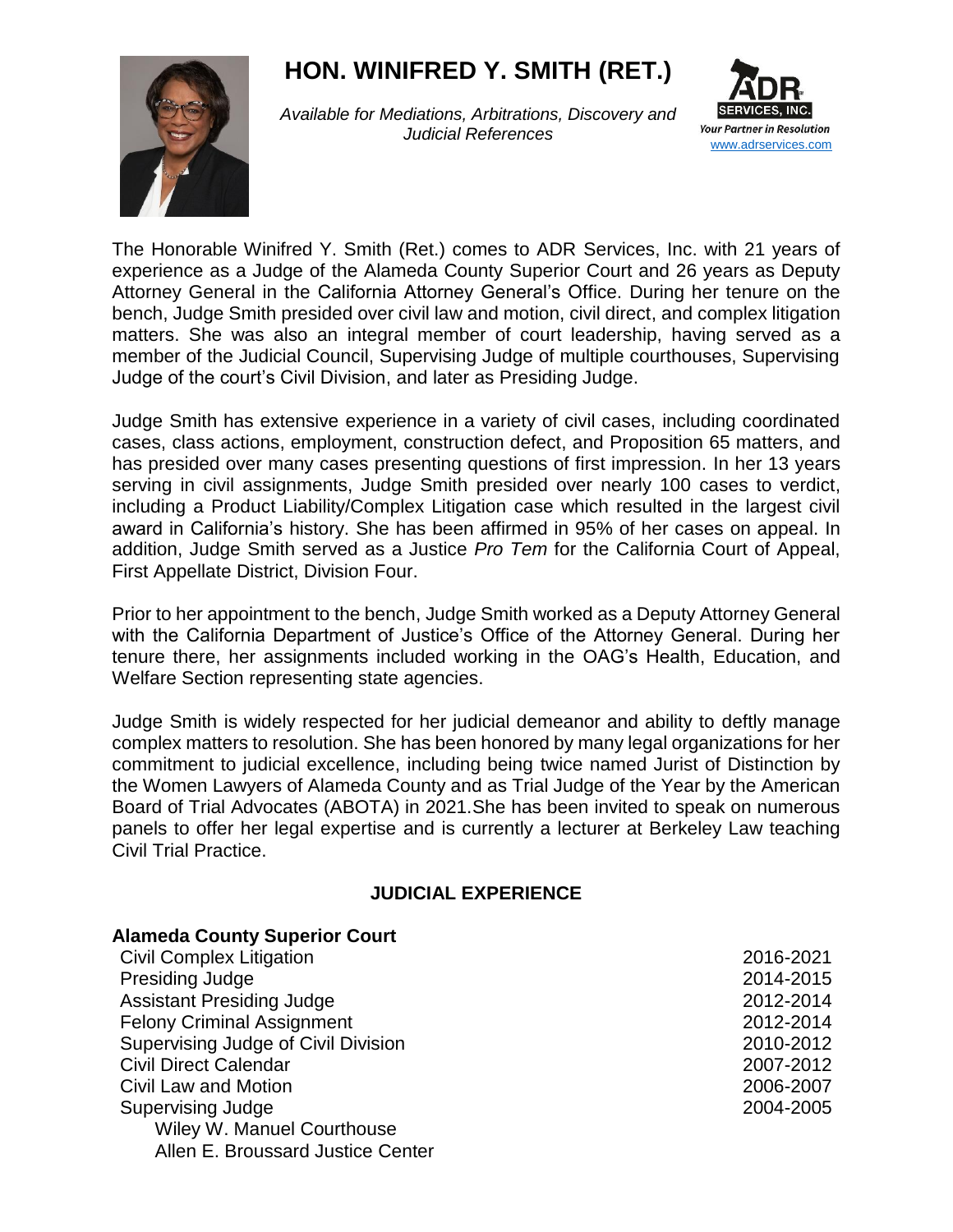| <b>Felony Arraignments</b><br>Juvenile Court<br><b>Misdemeanor Pre-Trial</b>                                                                                                                                                                                                                                                                                              | 2004-2005<br>2002-2003<br>2001                                |  |
|---------------------------------------------------------------------------------------------------------------------------------------------------------------------------------------------------------------------------------------------------------------------------------------------------------------------------------------------------------------------------|---------------------------------------------------------------|--|
| <b>California Court of Appeal, First Appellate District</b><br>Associate Justice Pro Tem, Division Four                                                                                                                                                                                                                                                                   | 2018                                                          |  |
| <b>HONORS AND AWARDS</b>                                                                                                                                                                                                                                                                                                                                                  |                                                               |  |
| Women Lawyers of Alameda County, Jurist of Distinction<br>American Board of Trial Advocates, Trial Judge of the Year<br>Women Lawyers of Alameda County, Jurist of Distinction<br>California Association of Black Lawyers, Judicial Excellence Award<br>Alameda County Bar Association, Distinguished Service Award<br>Charles Houston Bar Association, Judge of the Year | 2021<br>2021<br>2014<br>2013<br>2010<br>2006                  |  |
| <b>EDUCATION</b>                                                                                                                                                                                                                                                                                                                                                          |                                                               |  |
| J.D., Boston University School of Law<br>B.A., Stanford University                                                                                                                                                                                                                                                                                                        | 1974<br>1971                                                  |  |
| <b>PROFESSIONAL AFFILIATIONS</b>                                                                                                                                                                                                                                                                                                                                          |                                                               |  |
| <b>Judicial Council of California</b><br><b>Consultant for Civil Proceedings Bench Book, CJER</b><br>Continuing Judicial Studies Committee, CJER<br><b>Judicial Council Access and Fairness Advisory Committee</b><br>Lawyer Delegate<br>Northern District of California<br>Ninth Circuit Court of Appeals                                                                | 2008-2011<br>2009-2010<br>2007-2008<br>2004-2007<br>1997-1999 |  |
| <b>TEACHING EXPERIENCE</b>                                                                                                                                                                                                                                                                                                                                                |                                                               |  |
| UC Berkeley, School of Law<br><b>CJER Civil Experienced Primary Assignment Orientation</b><br><b>CJER Complex Case Management and Trial</b>                                                                                                                                                                                                                               | 2022<br>2021<br>2021                                          |  |
| <b>BOARD AFFILIATIONS</b>                                                                                                                                                                                                                                                                                                                                                 |                                                               |  |
| <b>Association of Business Trial Lawyers</b><br>Alameda County Bar Association, Volunteer Legal Services<br>David P. McCullum Youth Court                                                                                                                                                                                                                                 | 2015-Present<br>2008-2014<br>2003-2009                        |  |
| <b>PROFESSIONAL MEMBERSHIPS</b>                                                                                                                                                                                                                                                                                                                                           |                                                               |  |
| California Judges Association<br><b>Alameda County Bar Association</b><br>Women Lawyers of Alameda County<br><b>National Bar Association</b><br>California Association of Black Lawyers<br><b>Charles Houston Bar Association</b><br>Earl Warren Inn of Court                                                                                                             |                                                               |  |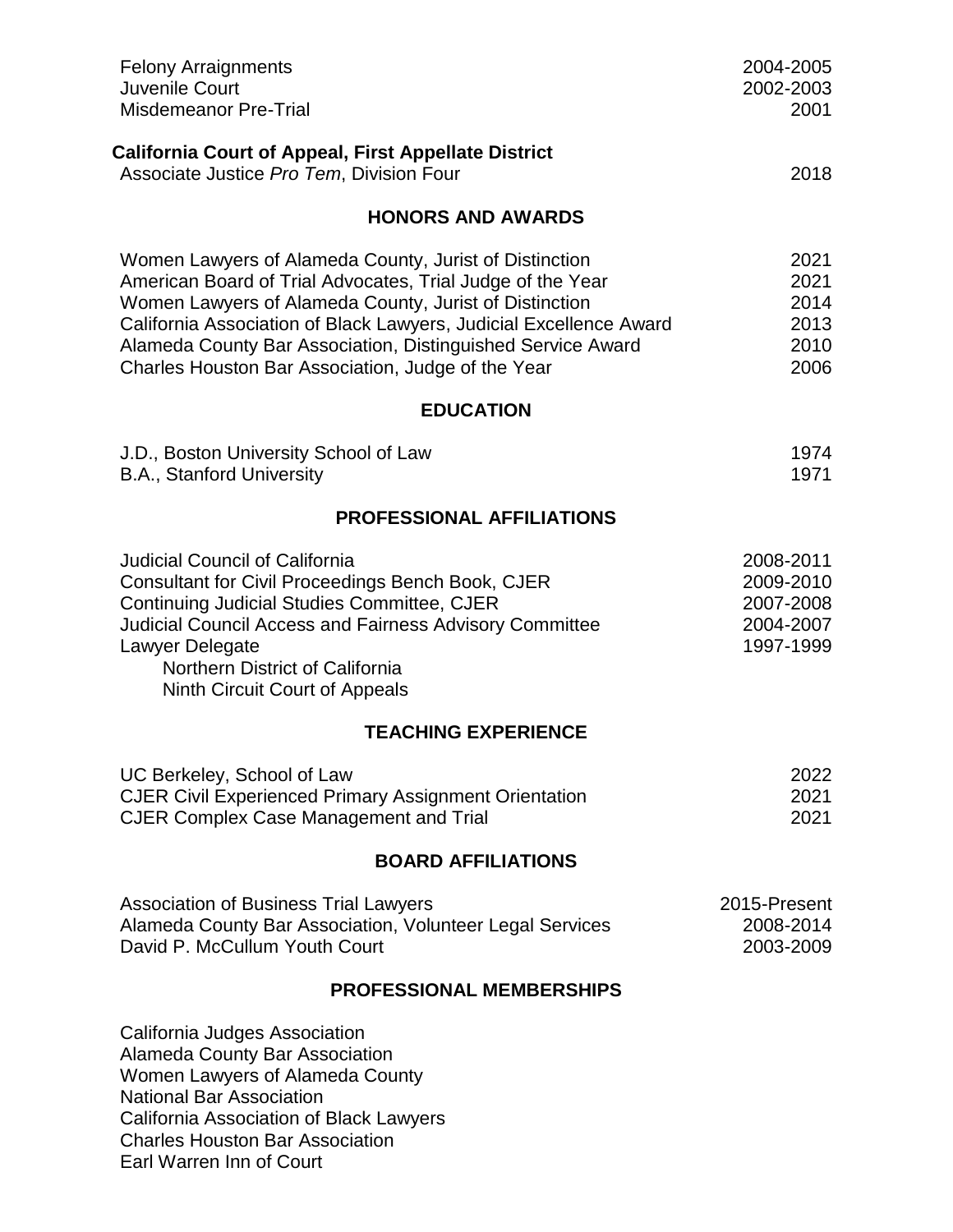# **REPRESENTATIVE CASE SUMMARIES**

## **EMPLOYMENT**

- Age discrimination case alleged against an insulation installment company under FEHA and under common law.
- Sex discrimination against major shipping company in which plaintiff alleged she was subject to a different standard for performance than her male colleagues. Case tried to verdict but settled before punitive damages phase of the trial.
- Discrimination alleged by professor seeking tenure.
- Plaintiff alleged wrongful termination from a medical center claiming that she was retaliated against for engaging in union activities.
- Plaintiff sued a university for wrongful termination from her position as an assistant professor when she failed to return to work after medical leave. The core issues in the case revolved around failure to achieve tenure and the status of her academic research. The case was tried to verdict and the Court of Appeal affirmed Judge Smith's orders denying plaintiff's motion for reinstatement to her position as professor.
- Class action against a car manufacturer for racial bias on the production floor.

## **BUSINESS / CONTRACT**

- Action for breach of contract, fraud and concealment following the sale of stock in a newspaper publishing corporation.
- Dispute over purported ownership of a nightclub. Plaintiff alleged defendant granted him half ownership in exchange for his capital investment then excluded him for ownership and management of the club.
- Action by a bank against a title company for negligence in managing an escrow to which the bank was not a party. The theory of liability was that the bank had a financial interest in the outcome of the escrow and was therefore owed a duty of care.
- Declaratory relief sought against homeowners' association to determine that amendments to development's covenants, conditions and restrictions deprived owners of significant property rights.
- Action involving a dispute over competing claims for the surplus proceeds from a foreclosure sale of a residence.
- A case resolving the disputed financial matters of a couple who broke their engagement. The Court of Appeal affirmed the order apportioning the various assets owned or controlled by the parties.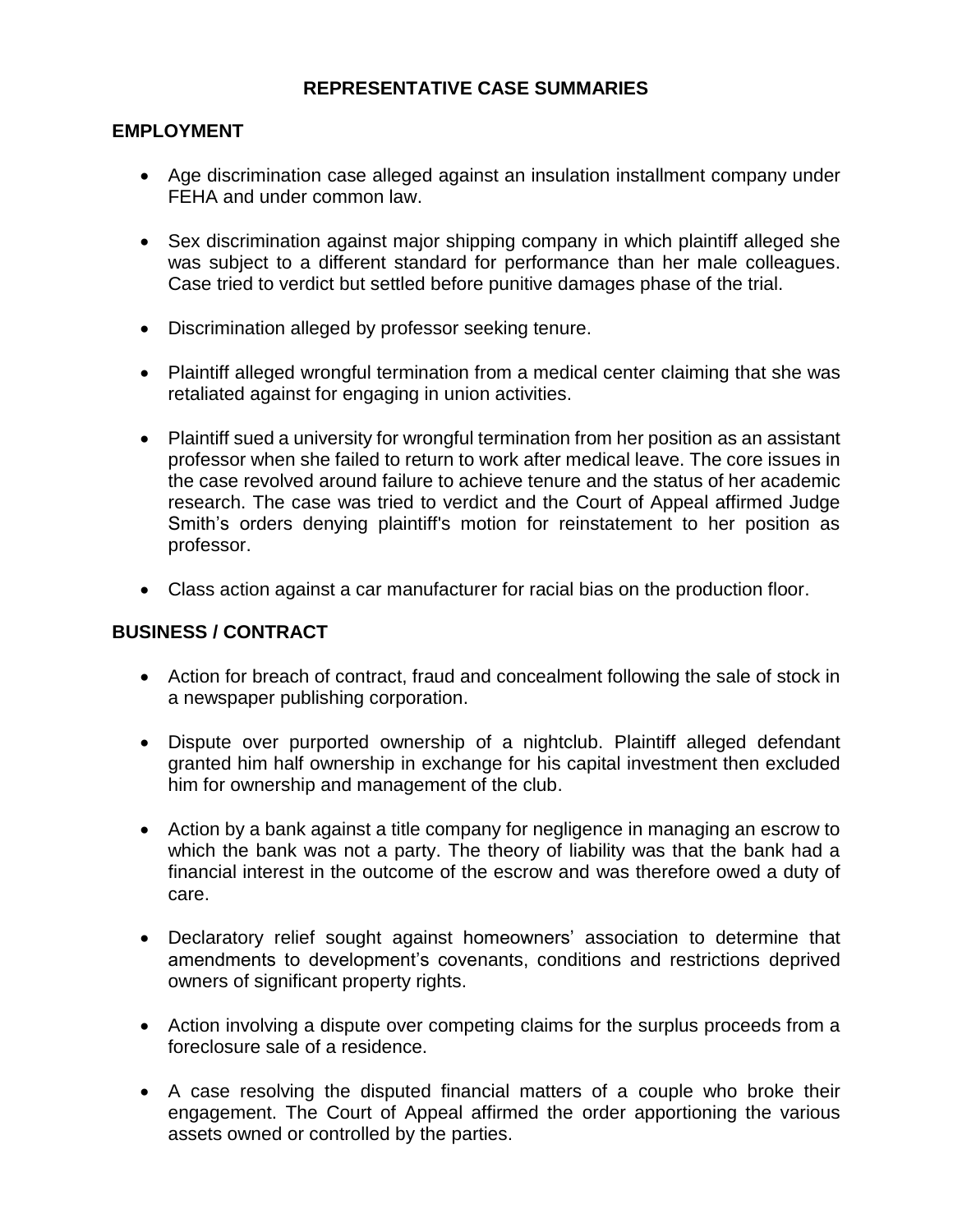## **PERSONAL INJURY**

- During her tenure as a Direct Calendar judge, Judge Smith tried numerous personal injury cases ranging from catastrophic injuries to injuries sustained in motor vehicle and other accidents.
- For five years, Judge Smith was one of two judges assigned to try asbestos cases filed in Alameda County. She tried over a dozen cases to verdict and managed hundreds more.
- In a bellwether trial, part of a larger coordinated matter assigned by the Judicial Council, a couple alleged that their use of a popular fertilizer resulted in their contracting non-Hodgkins lymphoma. The trial resulted in the largest personal injury award in the state of California.
- Action against tire manufacturer for strict product liability and negligence for failing to provide warnings about the danger of older tires.
- Action against an airport shuttle company for injuries sustained in transit to a local airport.
- Dispute involving whether an airline carrier was liable for the injuries of a TSA airport screener when screener carried an oversize bag.

# **CLASS ACTIONS**

- Class action filed on behalf of over 80 thousand employees of a health care organization alleging that they were underpaid regularly and owed overtime wages due to the rounding of time entries when they clocked in and out of work.
- Consumer class action challenging wireless phone carrier's policy of charging early termination fees to consumers for terminating service before defined contract periods expired.
- Class action seeking injunctive relief under the UCL against a health plan for failing to provide coverage for necessary mental health services.
- Representative action brought by plaintiffs against defendants for their participation in illegal internet payday loan practices.
- A class of retirees from employment at a university sued to determine if there is a legal duty on the governing body of the university to pay retroactive monthly retirement benefits for periods of time prior to the date on which a retirement plan member submits a request for benefits under the plan.
- Plaintiff class sought damages from company utilizing automated debt collection practices which caused financial harm.
- The class sought an order requiring national retail chain to provide seating at cash registers.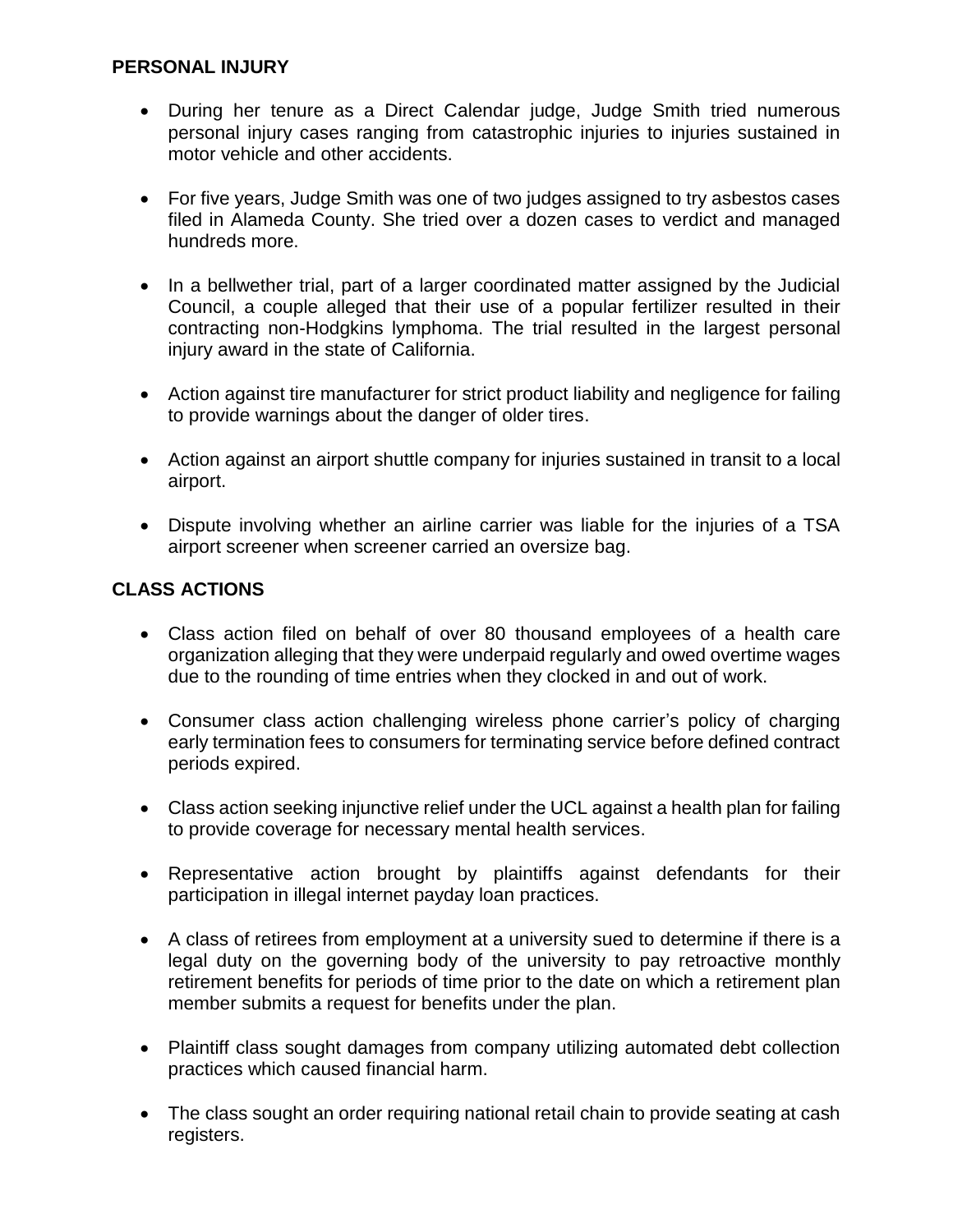Class sought damages against major grocery store chain for misrepresenting the origin of the olives in the store label olive oil.

# **WAGE AND HOUR/ PRIVATE ATTORNEY GENERAL ACT (PAGA)**

Judge Smith handled over 200 hundred Wage and Hour and/or PAGA cases during her tenure in a Complex Litigation assignment. For example:

- Employees sued national company providing helicopter emergency services for wage and hour and PAGA violations. After a phase 1 trial on whether certain Labor Code provisions exempted plaintiffs from meal and rest break requirements, the parties resolved the remaining liability issues for an award in excess of 100 million dollars.
- Wage and Hour and PAGA claims alleging failure to provide meal and rest breaks against:
	- o Fast food chain
	- o Chain of restaurants operating in Northern California
	- o National chain of nutritional products stores
	- o Grocery store chain operating in northern and southern California
- Wage and Hour claims against a transportation company. The case raised issues of preemption by federal law because of the nature of the business.

# **COORDINATED PROCEEDINGS**

During her years in a Complex Litigation assignment, the Chief Justice of the California Supreme Court appointed Judge Smith to manage a number of cases coordinated throughout the state as a single case. The following are examples:

- 31,000 cases nationwide filed in California in which plaintiffs sued the manufacturer of a non-surgical birth control device for various injuries. Judge Smith oversaw the case from filing to resolution.
- Over 200 cases in which the plaintiffs sued the manufacturer of a national brand of fertilizer because it failed to warn that users may develop non-Hodgkins lymphoma.
- Cases in Northern California filed on behalf of victims of clergy sex abuse.
- Cases alleging a cancer-causing ingredient in an over-the-counter medication against manufacturer and retailers.
- Cases alleging fraud by payday lending institutions.

# **COMPLEX LITIGATION**

 Plaintiff, representing a trust created in Bankruptcy Court, sued defendant, an insurance organization, seeking a declaration that defendant was responsible for the obligations of certain insolvent insurers. This case was litigated for over five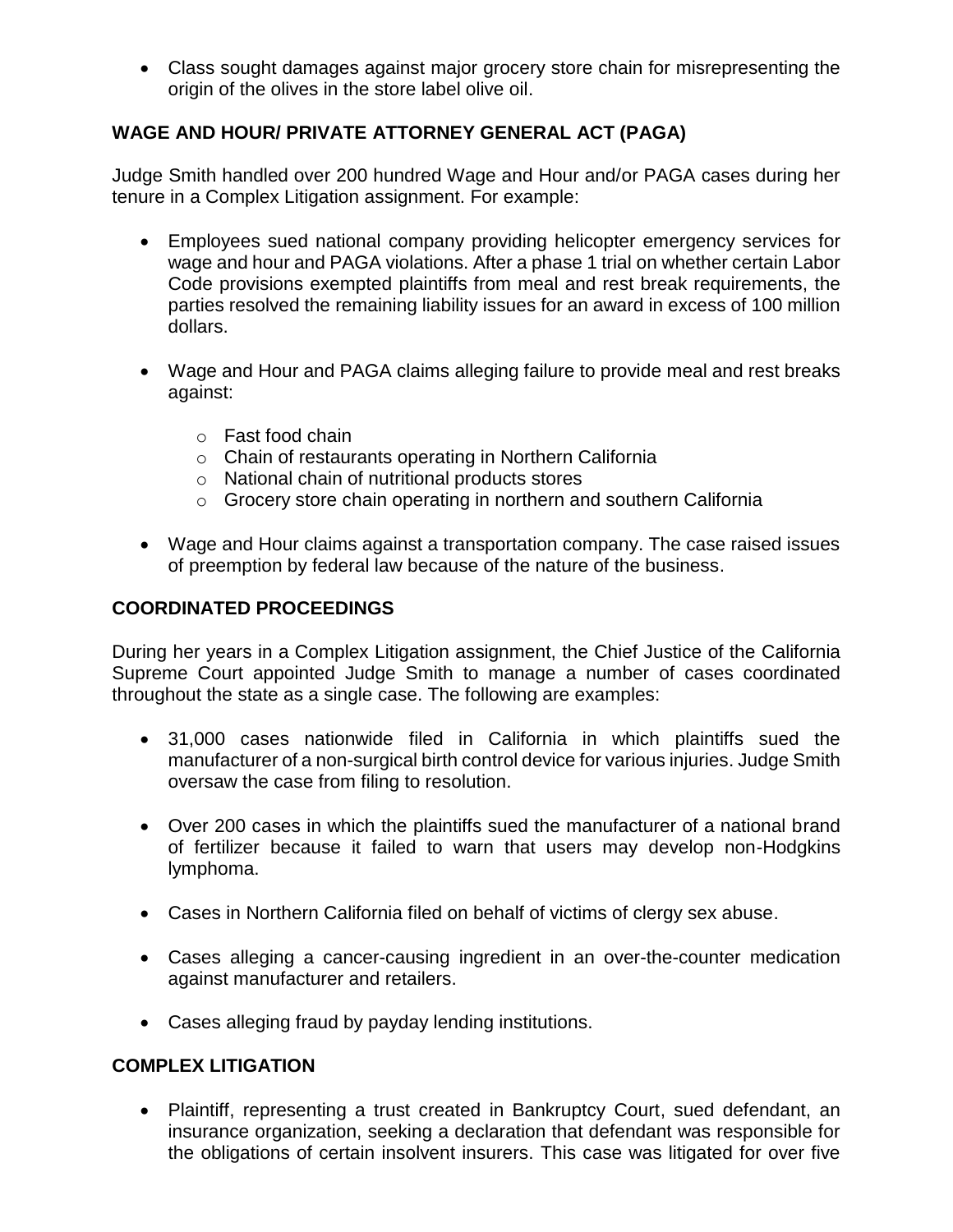years and went to the Court of Appeal twice. After phase 1 of the trial which addressed the scope of defendant's potential liability, the parties resolved how the defendant insurance organization would participate in future litigation stemming from the trust.

- Case resolved two related issues: (1) was the defendant university authorized to enter into contracts for certain benefits for retirees, and (2) whether it had entered into an implied contract to provide those benefits to the retirees.
- Plaintiffs filed a petition for writ of mandate and complaint for declaratory and injunctive relief seeking to enforce the due process rights of criminal defendants declared incompetent to stand trial under the US constitution to timely treatment to restore them to competency so that they may proceed to trial.

## **PROPOSITION 65**

- Action against manufacturer of energy drinks alleging lead in excess of the permitted limits.
- Action against national retail chain to warn of toxic components in accessories sold in the stores.
- Action against manufacturer of energy drinks to warn of alcohol in excess of permitted limits.
- Action against manufacturer of uniforms to warn of chemicals used to treat fabric used to make the uniforms.

## **LEGAL MALPRACTICE**

- Plaintiff asserted defendant pressured her into agreeing to a settlement of her claims against a non-profit organization and several governmental agencies and that defendant dismissed her lawsuit without authorization. The underlying lawsuit alleged that defendants intentionally thwarted her efforts to establish a facility for disabled children.
- This malpractice suit followed a probate action in which the defendant drafted a trust to effect the disposition of a client's real and personal property.

## **PUBLIC ENTITIES**

- Plaintiff sued a school district for alleged constitutional violations in assigning students to the district's elementary schools and assigning students to academic programs in the district high school.
- Case addressed public agency immunity from liability for accidents involving high speed chases by peace officers.
- A county mental institution was sued for injuries sustained by a patient assaulted by a fellow patient. The case addressed the issue of governmental immunity for public entities tortious conduct committed by mentally ill patients.